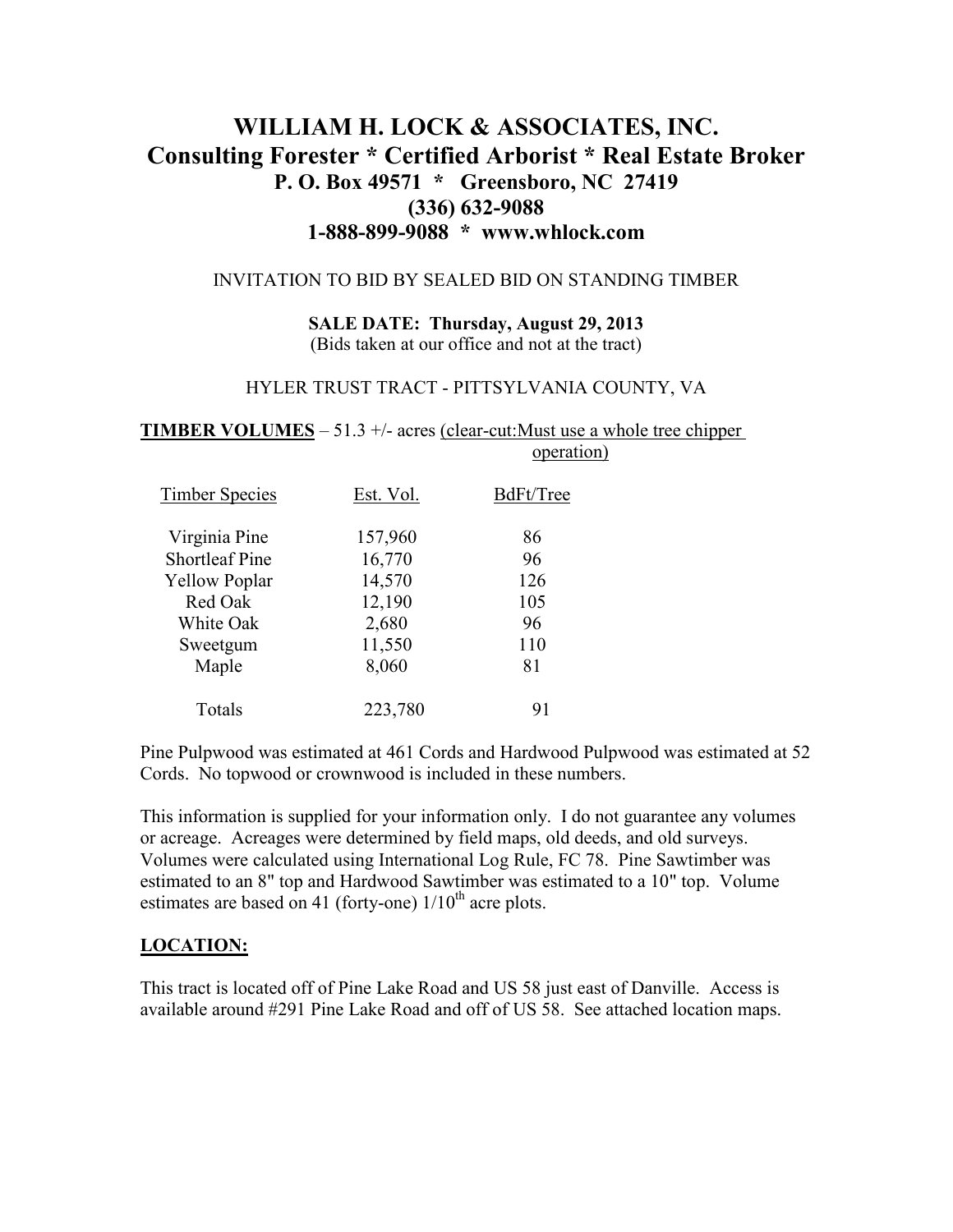Page Two Hyler Trust Tract - Timber Sale Sale Date: Thursday-August 29, 2013 at 11:00 am at our office

### **BIDS:**

The Hyler Trust Tract is being sold on a lump sum, sealed bid basis. Bids will be accepted by **regular mail** if received by 5:00 pm on Wednesday, August 28, 2013 **OR** bids will be accepted by **email (whlock@whlock.com), telephone (336-632-9088), fax (336-632-9088), or in person** at my office until 11:00 am on Thursday, August 29, 2013. At 11:00 am on Thursday, August 29, 2013 all bids received will be recorded. The successful bidder will be notified within 24 hours of the bid openings. A 10% deposit may be requested to be delivered to William H. Lock & Associates, Inc. within 72 hours of the bid opening. The balance of the sales price is to be delivered at the sale closing. The seller reserves the right to refuse or accept any and all bids. Seller will consider all bids. The seller will be responsible for the timber deed preparation and forestry consultant fees. The buyer will be responsible for all other closing costs. A \$1,000 performance deposit may be collected at closing and held in a non-interest bearing trust account until satisfactory completion of logging. The performance deposit does not limit the buyer's liability.

### **PLACE OF SALE:**

The timber sale will be held at the office of William H. Lock & Associates, Inc. in Greensboro, NC. The office address is 375 S. Swing Road, Greensboro, NC 27409. Telephone and Fax: 336-632-9088; Email-whlock@whlock.com

## **CONDITIONS OF SALE**:

1. The Buyer shall have 24 months from the date of the timber deed to cut and remove all merchantable timber within the "Sale Areas" shown on the Timber Sale Map. The sale boundaries and "out" areas have been marked with blue paint. Any necessary property lines have been marked with pink flagging. No flagged or painted trees marking the sale boundaries or property lines and no trees outside the flagged or painted trees are to be harvested. Access to the northern section of pine clearcut has been marked through the hardwood "out" area with orange flagging. This flagging marks the suggested centerline with approximately 15' on each side included. Buyer must use a whole tree chipping operation in the harvesting process to facilitate a cleaner site for reforestation.

2. The Buyer may access the tract from Pine Lake Drive and/or US 58. Any access routes will need to be installed and/or maintained according to all Virginia Best Management Practices. All existing roadways must be open and usable at all times for ordinary automobile traffic and be left in similar condition, reasonable wear and tear accepted, at the completion of the harvesting operation. Call W.H. Lock if questions concerning access routes. NOTE: There is a sewer line traversing the northern and central section of the tract. There is also a power line/gas line crossing the parcel. Buyer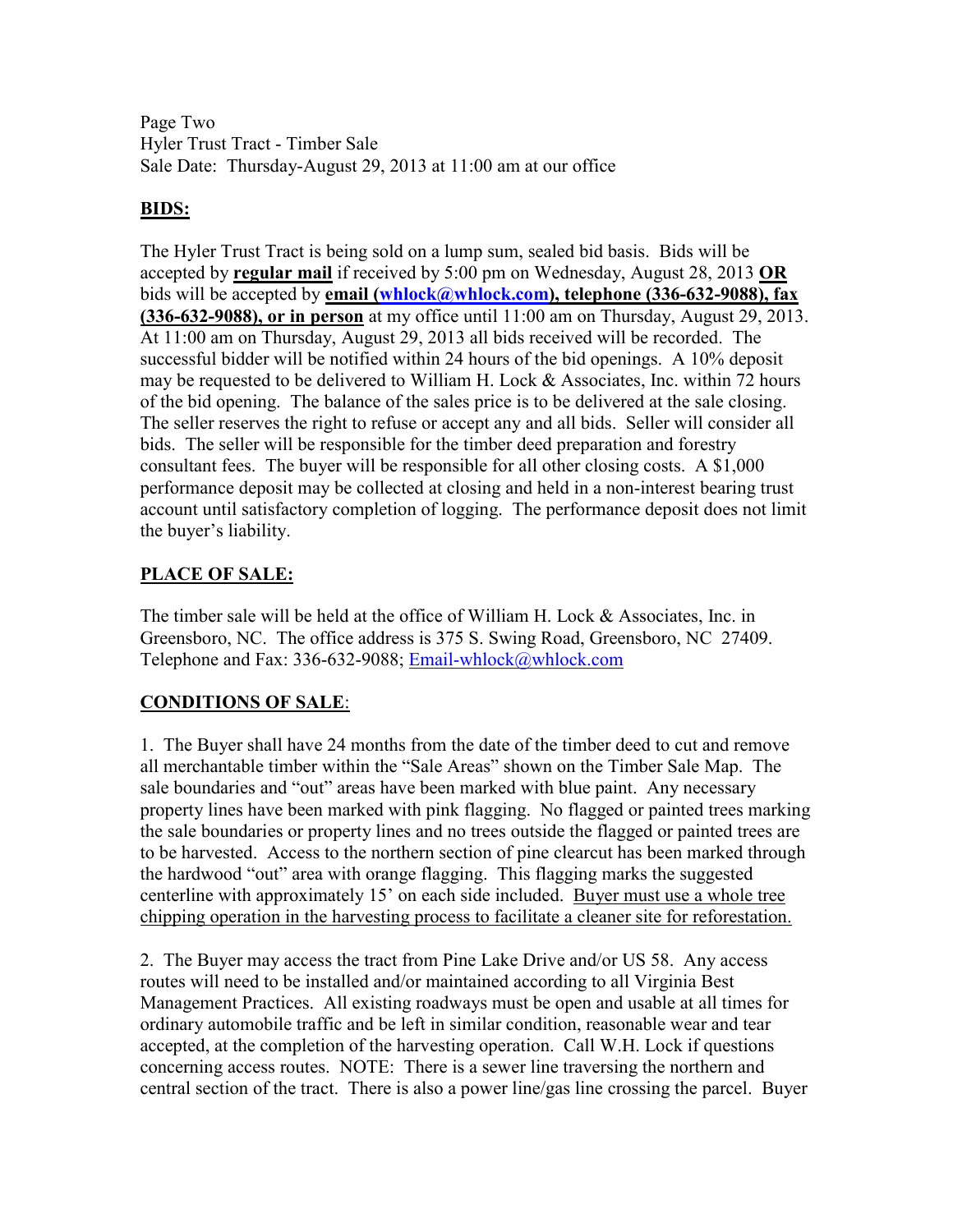Page Three Hyler Trust Tract - Timber Sale Sale Date: Thursday-August 29, 2013 at 11:00 am at our office

is responsible for following all necessary procedures for crossing these sewer lines, power lines, and gas lines and agrees to immediately repair any damage caused by the harvesting operation.

3. The Buyer is responsible for maintaining a clean site. No equipment parts, trash, tires or other debris shall be left on the property as a result of the harvesting operation. It shall be the Buyer's responsibility to clean up any hazardous material or chemical waste spills including but not limited to Diesel Fuel, Hydraulic Fluid, Machine Oil, and/or Gasoline upon the subject property if they resulted from the harvesting operation. Responsibility will include any required remediation including but not limited to the removal of contaminated soils. Deck sites, loading sites, and/or truck parking areas must be free of logging debris, smoothed when completed, and re-seeded at the completion of the harvesting operation.

4. The Buyer is responsible for following all Federal, State, and local regulations regarding timber harvesting activities. Buyer is responsible for harvest notification required under Virginia law and for obtaining any other necessary permits or licenses required for timber harvesting. All logging operations must conform to Virginia Best Management Practices. In the event that a non-compliance situation is identified on the tract as a result of the harvesting operation, William H. Lock & Associates, Inc. will have the express right to suspend the harvesting operation until the situation is brought into compliance. No trees or other logging debris shall be left in or across the property boundary, sale cutting lines or access roads.

5. All property lines and corners are marked with pink flagging. No flagged trees denoting the property and/or sale boundary shall be cut and no trees outside the boundary lines shall be cut. If trees marking the property lines or sale boundary are cut, Virginia timber trespass laws may apply. No trees shall be cut to fall on a neighboring landowner's property or where potential damage may occur. If existing marked property corners are damaged or removed as a result of the harvesting operation, Buyer agrees to replace the markers at the correct surveyed location at their own expense.

6. Buyer agrees to notify William H. Lock & Associates, Inc., P. O. Box 49571, Greensboro, NC 27419 at least 3 days in advance of the beginning of the harvesting operation and at least 3 days in advance of the completion of the harvesting operation. Telephone numbers are Office: (336) 632-9088. The buyer and/or logger must complete a pre-harvest inspection with WHL & Associates prior to beginning any logging activity.

7. Seller reserves the right to require the termination of all timber harvesting in the event that weather conditions cause the land to become so wet that continued logging will cause